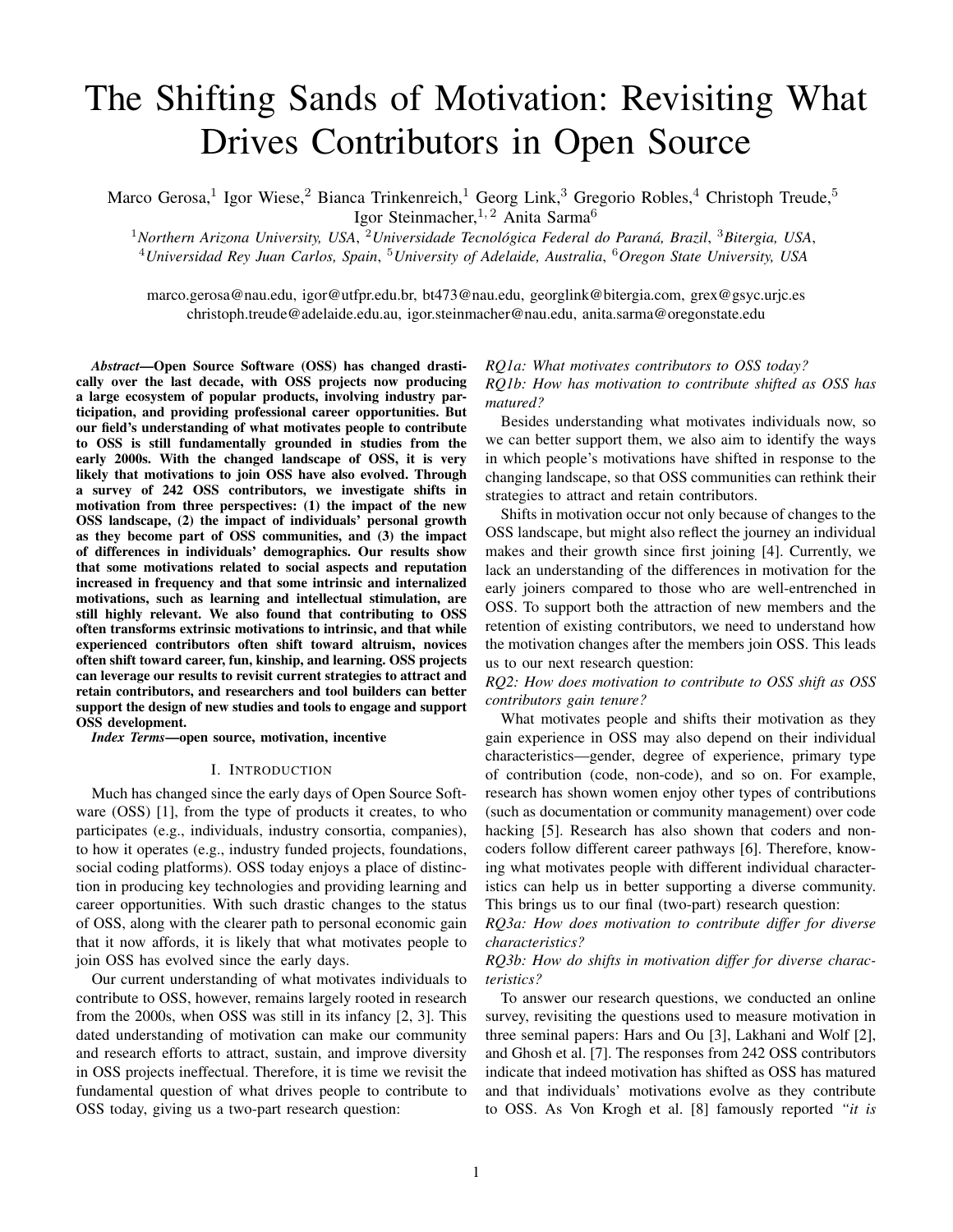*not the immediate and isolated outcome that matters (the carrot), but how the individual subjectively holds outcomes and actions to be consistent over time (the journey toward the end of the rainbow).*" Understanding what motivates people should include not only the immediate carrots, but also the larger quest of an individual as they continue to grow and reach for the pot of gold at the end of their journey. A deeper understanding of motivation and satisfaction can help OSS projects in identifying strategies to lower contributor turnover and improve productivity, as identified by literature on motivation in software engineering [9, 10, 11, 12]. We hope that our insights on the shifting state of motivation help our research community create more nuanced approaches to attract and support a diverse set of contributors to OSS.

## II. RELATED WORK

Motivation has been a frequently studied topic in software engineering—a systematic literature review found 92 papers on this topic published until 2006 [9]. In 2010, this literature review was updated to add 53 additional papers [10]. The literature shows that proper management of motivation and satisfaction helps software organizations achieve higher levels of productivity, avoid turnover, budget overflows, and delivery delays [9, 10, 11]. Sharp et al. [12] provide a comprehensive overview of the motivation models used in software engineering and propose a new model by leveraging previous results from the literature. More recently, Sach et al. [13] analyzed data from interviews with 13 professional software engineers and suggested that there has been a trend toward more sociallyoriented motivators in software engineering. Other works, such as França et al. [14], found a variety of factors that influence work motivation and job performance in the software industry.

However, motivation in software industry settings may not necessarily apply to OSS [15]. OSS contributors have a high degree of autonomy, intrinsic motivation, and selfdetermination [15].

Motivation to contribute to OSS was extensively studied in the early 2000s. Many researchers were intrigued that highquality OSS was developed volunteerly by qualified, young, motivated individuals [16]. Hars and Ou [3], Ghosh et al. [7], and Lakhani and Wolf [2] conducted broad web-based surveys to collect motivations of OSS contributors in a twoyear period from 2000-2002. Other surveys from the early 2000s focused on specific communities such as Linux [17] and Apache [18, 15]. Since these initial surveys, which are still considered state-of-the-art, researchers conducted studies focused on specific communities [19, 20, 21]. Other researchers focused on the motivation of specific contributor profiles, such as newcomers [22], one-time code contributors [23], quasi-contributors [24], and students [25]. Researchers also investigated the relation between motivation and other constructs, like retention [26], task effort [27], intention to contribute [28], and participation level [29]. Specific types of motivations were also investigated [30, 31].

Von Krogh et al. [8] surveyed the literature to aggregate the studies about motivation in OSS published until 2009. They identified ten motivation categories, grouped as intrinsic, internalized-extrinsic, and extrinsic. Intrinsic motivation moves the person to act for the fun or challenge entailed rather than in response to external pressures or rewards [32]. In contrast, extrinsic motivations are based on outside incentives when people change their actions due to an external intervention [33]. Developers can also internalize extrinsic motivators in a way that they are perceived as self-regulating behavior rather than external impositions [34, 15]. These internalized extrinsic motivations include reputation, reciprocity, learning, and own-use.

Essentially, the broad research about motivation was conducted before the professionalization of open-source development, the increasing involvement of corporations, and the rise of social coding platforms. Much of the work focused on SourceForge—GitHub was launched in 2008 and became the dominant open-source hosting site around 2012 [35]. Therefore, it is time to revisit, replicate, and extend previous research on motivation to contribute to OSS. Furthermore, investigating the shift of motivation, which is core in our study, was not the focus of any previous work.

## III. RESEARCH METHOD

To answer our research questions, we administered an online survey to OSS contributors. In the following subsections, we describe our approach and instrumentation.

## *A. Selection of previous surveys*

To select prior surveys to help design our study, we searched for broad surveys with a high number of citations on Google Scholar, and selected the surveys conducted by Lakhani and Wolf [2] (2028 citations) and Hars and Ou [3] (1696 citations)—the search was conducted in May 2020. We also included the survey conducted by Ghosh et al. [7], as it was performed during the same period as the others but collected a significantly higher number of respondents (2784; compared to 684 and 81, respectively). We searched for complementary information that was not available in the manuscripts, such as full instruments, data sets, and technical reports with more details about the studies. Additionally, we wrote to the previous surveys' authors asking for additional information; however, we did not receive an answer.

#### *B. Identification of similar questions*

As we wanted to compare our results to the previous surveys but did not want to ask the participants redundant questions, the next step of our method was identifying similar questions. We used negotiated agreement [36] to group questions (or categories in the case of [3]) that could be considered similar. For example, we grouped "Peer Recognition" (Hars), "Enhance reputation in F/OSS community" (Lakhani), and "Get a reputation in OS/FS community" (Ghosh). Three researchers experienced in qualitative methods and OSS performed the initial grouping of the questions. They leveraged the description provided in the original papers and supplementary materials to disambiguate the meaning of the motivation factors and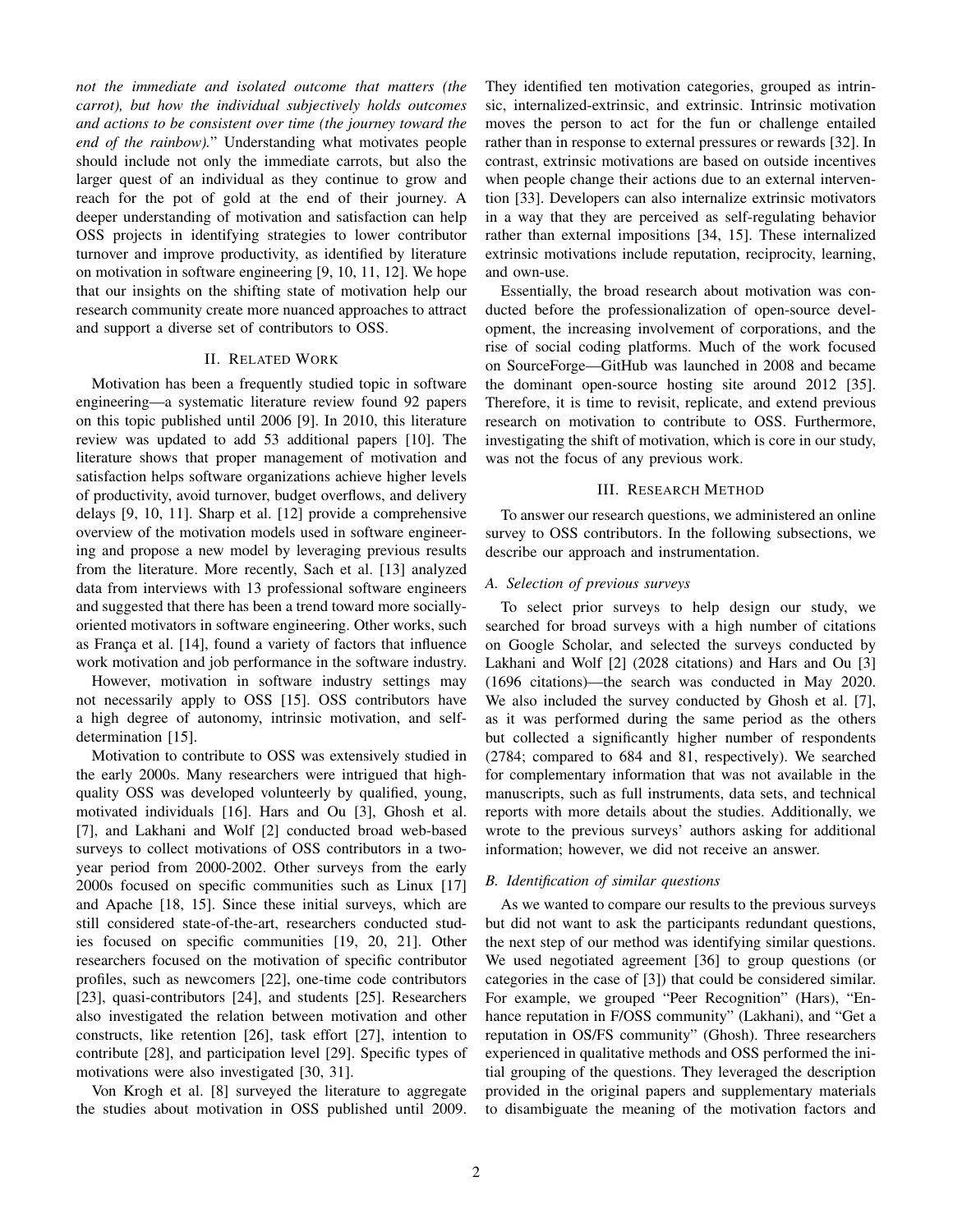questions. They kept meeting and discussing until reaching an agreement. After that, four other researchers (three academic and one practitioner) validated the grouping. We ended up with 20 questions extracted from the previous surveys.

#### *C. Definition of motivation factors*

After identifying similar questions, we decided to group them into higher-level constructs to narrow down the analysis. To the best of our knowledge, the literature review conducted by Von Krogh et al. [8] is the most comprehensive investigation of motivation in OSS, since they aggregated motivation factors found in 40 primary studies published until 2009. Therefore, we employed this work as our theoretical framework to guide our analysis. In it, the authors grouped the motivation factors in ten main categories, namely, *Ideology*, *Altruism*, *Kinship*, *Fun*, *Reputation*, *Reciprocity*, *Learning*, *Own-Use*, *Career*, and *Pay*. To map the questions to the categories, we followed the same process described in the previous step. When grouping the items, we noticed that the items did not completely cover the *Fun* category. To cover this gap, we added one question to represent this category to our set: "I have fun writing programs." Therefore, our motivation questionnaire ended up with 21 items, listed in Table III.

After the informed consent, we asked two open questions about motivation to contribute to OSS. The goal was to collect spontaneous answers before presenting participants with the list of motivation factors. To understand the shift in motivation (RQ2), we asked participants why they first began and then continued contributing: (i) "What motivated you to start contributing to Free/Open Source Software (F/OSS) projects?" and (ii) "Why do you continue contributing to F/OSS projects?" As Von Krogh et al. [8]'s literature review considered only papers published until 2009, these open questions also helped us to evaluate to what extent the categories proposed by Von Krogh et al. [8] cover current OSS contributors' motivations to contribute.

*1) Likert-scale questions:* On a new page, we presented the 21 items from the previous step to identify the contributors' motivations. We presented each item as an option to complement the sentence "I contribute to F/OSS because..." The items followed a 5-point Likert-scale (from "Strongly agree" to "Strongly disagree" with a neutral option) and "I'm not sure." The list of items was randomized for each respondent to avoid ordering bias. The exact question wording is provided in our supplementary material.<sup>1</sup> We also added an attention check item ("This is a verification question, please answer Strongly Agree.") and a question to collect other potential motivations not covered by the items ("Are there any other reasons for contributing to F/OSS that we haven't covered above?").

*2) Demographics:* The last part of the survey comprised demographic questions: project(s) they contribute to the most; time since the first contribution; initial and current financial relationship to OSS (paid/unpaid); initial and current type of contributions; main occupation; gender identity; country of origin and residence; and age.

<sup>1</sup>https://doi.org/10.5281/zenodo.4453904

All questions were optional to increase the response rate, by making respondents more comfortable [37]. Moreover, to encourage participation, we offered the participants a chance to enter a raffle for US\$100. To enter the raffle case, they needed to provide an email address at the end of the survey.

After it was proofread by all researchers and tested in multiple browsers and devices, we invited seven participants to pilot the survey so we could collect feedback and measure the time to answer. No modification of the survey was necessary, and we discarded these initial answers.

#### *D. Recruitment*

Similar to previous surveys, we opted for a broad distribution of our survey. We avoided scraping email addresses from software repositories because this practice has been condemned by OSS communities [38] and can violate the terms of service of the platforms and some regional data protection laws. Instead, we focused on increasing the number of responses and the sample's diversity by employing several strategies. First, we formed an international and diverse team of researchers, who are originally from South America (4), Europe (3), and Asia (1) and were working, at the time of this study, in North America (5), Europe (1), South America (1), and Australia (1). Seven researchers work in academia with extensive experience with OSS, and one researcher is a practitioner working in an OSS company. The researchers sent direct messages to their contacts and posted ads on social network websites.

Second, we advertised the survey on social media sites, namely, Twitter, Facebook, Reddit, LinkedIn, and Hackernews. To reach a broader audience, we paid to promote our posts on Twitter, Facebook, and Reddit. These sites are largely used by our target population [39, 40, 41]. When the site allowed, we also shared our posts to groups related to OSS development. Finally, we asked our personal contacts to share our posts and distribute our message (for example, on Twitter, our posts were retweeted more than 200 times).

The survey was available between June 4 and July 24, 2020. We received 247 non-blank answers and, after filtering the data (as detailed in the next subsection), we ended up with 242 valid responses. The link posted on Twitter was the origin of almost half (46%) of our answers. The link that we sent to our contacts (which they probably forwarded to their colleagues as we requested) was the origin of 19% of the answers. Links posted on OSS-related discussion lists (14%) and Reddit (10%) were also a common origin of our responses.

#### *E. Filtering*

We filtered our data to consider only valid responses. We dropped answers that failed the attention question (4 cases) and checked for answers with the same choice for all Likert scale questions (0 removed). We then analyzed the time to complete the survey to remove lower outliers (0 removed). We manually inspected the open text questions, looking for senseless and inappropriate answers (1 removed). Then, we filtered our data looking for potential duplicate participation, even though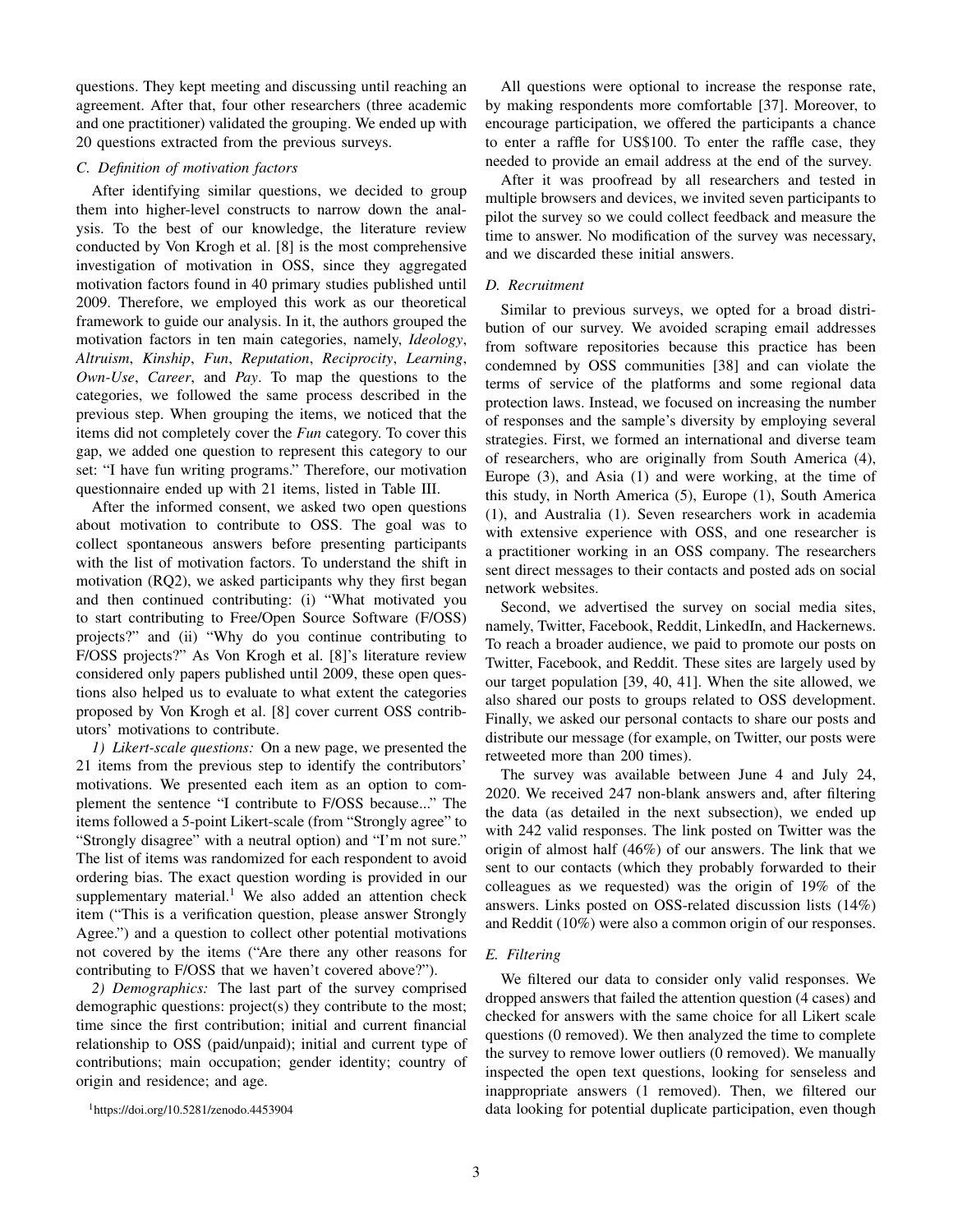the survey platform (Qualtrics) has mechanisms to prevent multiples responses from the same participant. We started looking for identical and similar emails (0 removed). Finally, since this study's target population comprises OSS project contributors, we also inspected the answers to the question about years of experience in OSS to filter answers from participants with no experience (0 removed). After applying all the filters, we ended up with 242 valid responses.

## *F. Data analysis*

*1) Likert-scale questions:* We used the Likert-scale items to compare our results to the previous surveys (RQ1). We ranked the questions based on the number of respondents who agreed to each motivation (checking "Agree" or "Strongly Agree"). We then compared each previous papers' ranking with a corresponding ranking of our answers, built by excluding the items that did not match those from the previous study. We detail this analysis in Section V-A.

*2) Open questions:* To address RQ2 and RQ3, we analyzed the answers to the open questions about motivation to start and to continue contributing. We categorized the answers based on a card sorting approach [42]. We used the categories from Von Krogh et al. [8] (see Section III-C) as a seed to the classification. We discarded four responses that left blank the answers about their "motivation to start" and "motivation to keep contributing." However, we kept two cases in which respondents provided motivations only for one of them (the motivation to start in both cases).

The whole process was conducted using continuous comparison [43] and discussion until reaching consensus. To include an outside view, we invited a researcher who had not participated in the method's initial steps to pair with one of the previous researchers. These two researchers jointly analyzed two sets of 20 answers to establish common ground, discussing the applied codes. Then, each researcher analyzed the remaining answers independently and discussed the disagreements until reaching consensus. Finally, a third researcher inspected the classification. Table I presents representative examples for each category.

During this process, we decided to include two new categories that did not fit well in Von Krogh et al. [8]'s classification: *"GSoC (Google Summer of Code)"* and *"Coursework."* The literature about joining OSS via GSoC and course assignments suggests that there are multiple motivations associated with these reasons to participate [25, 44, 45].

*3) Segment analysis:* To analyze how the reported motivation differ according to individual characteristics, we segmented our sample based on *experience in OSS* (experienced: fourth quartile,  $\geq 15$  years of experience vs. novices: first quartile,  $\leq$  3 years of experience), *age* (older:  $\geq$  median, 35 years old vs. younger: < median, 35 years old), and *role* (coder: 'code developer' or 'code reviewer' as one of the top-3 activities vs. non-coder: other activities).

# *G. Replication package*

A comprehensive replication package including our anonymized dataset, instruments, and scripts is stored in the  $\text{Zenodo}^2$  open data archive.

# IV. PARTICIPANT DEMOGRAPHICS

Our survey received 242 valid answers. In the following, we report the demographics of the respondents. No questions were mandatory, so not all categories sum to 242. The demographics are presented in Table II.

We received answers from residents of five different continents with a broad age distribution. The majority are men (82%) and coders (81%) matching previously reported distributions of OSS contributors [46, 47].

The population is also diverse in terms of the projects to which they contribute. The respondents reported contributing, for example, to the Linux kernel, KDE, Debian, Kubernetes, LibreOffice, Mozilla, PHP, Laravel, Drupal, Debian, Tensor-Flow, Apache projects, Firefox, Homebrew, Arduino, Eclipse, Joomla, Django, WordPress, JavaScript libraries, Python libraries, and R packages. The projects are diverse in programming languages, age, community size, organization, and governance model.

Regarding the financial relationship with OSS, most respondents reported being unpaid, and only 26% reported that they receive at least some money to work with OSS. On average, the respondents spend 10 hours per week (min=<1 hour, median=5, max=60) and have 9 years of experience with OSS (min=1 year, median=8, max=30).

## V. RESULTS

#### *A. RQ1a: What motivates contributors to OSS today?*

Figure 1 shows the answers to the Likert-scale items about what motivates OSS contributors, grouped as per Von Krogh et al. [8]'s categories.

Figure 1 shows agreement among participants that intrinsic motivations, especially, *Fun*, *Altruism*, and *Kinship*, are key motivations—on average 91%, 85%, and 80% of the respondents agree (or strongly agree) that they contribute to OSS due to these motivations. This is reflected in P164's excitement of contributing to OSS: "*Discovered Linux and open source in general when I was a student in the 90s. Sending a patch across the ocean just seemed very exciting*" and P30's altruistic vision: "*To spread knowledge, which I think that contributes to make a society better*".

Internalized-extrinsic motivations—*Learning* and *Reciprocity*—are also important factors. An impressive 93% of respondents (Figure 1(G)) agreed that they contribute because OSS allows them to learn and improve their skills, as P75 explained: "*I continued contributing to OSS projects because it was a good source for learning new things.*"

Extrinsic factors like *Career* and *Pay*, paint a contrasting picture. While 67% participants agree that OSS presents opportunity for professional growth (with only 11% disagreement, Figure1(I)), only 28% mention payment as a motivation (61% and 53% disagreeing with Q20 and Q21, respectively, Figure  $1(J)$ ).

<sup>2</sup>https://doi.org/10.5281/zenodo.4453904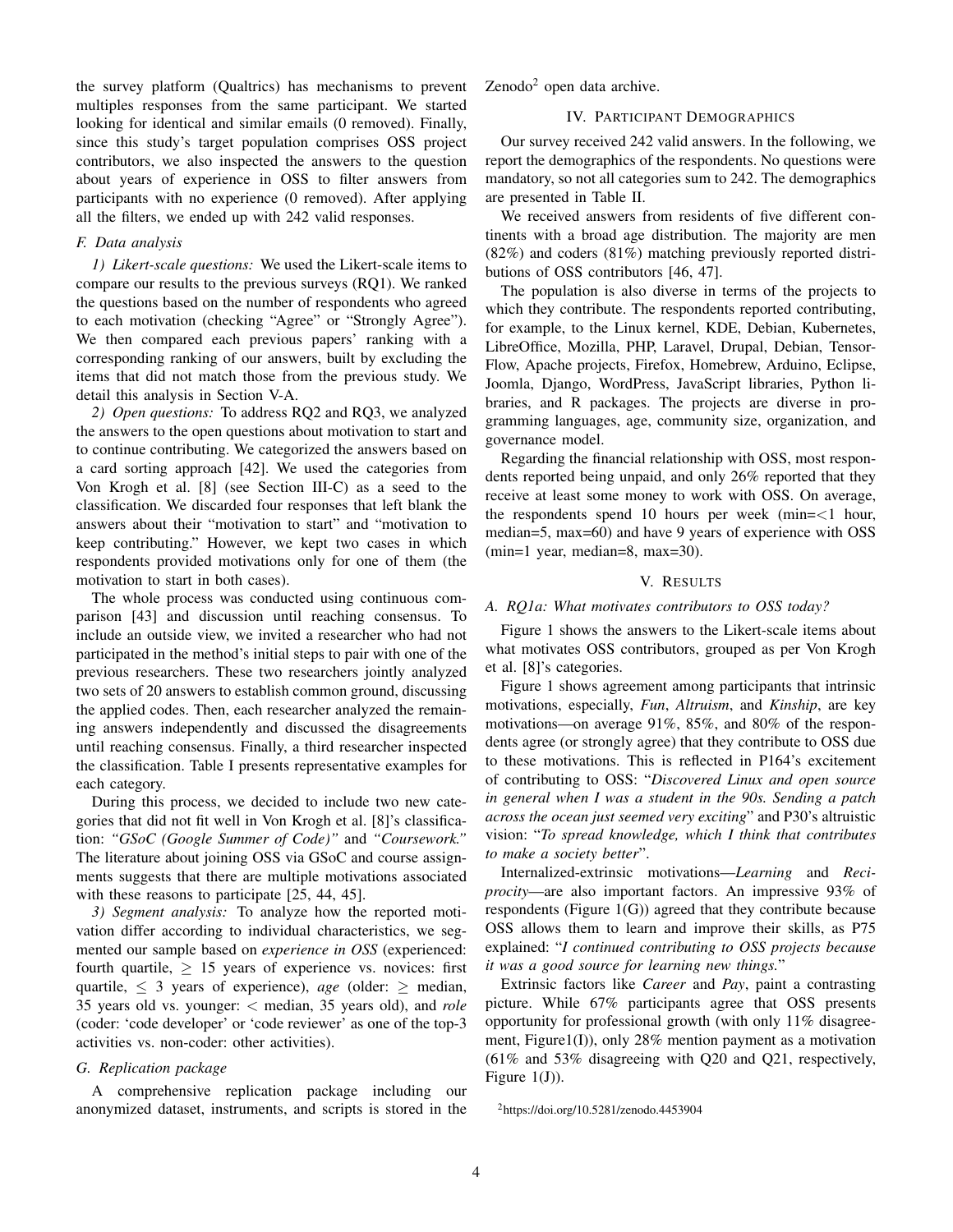TABLE I REPRESENTATIVE EXAMPLES OF ANSWERS TO THE OPEN QUESTIONS THAT WERE CODED FOR EACH CATEGORY

| <b>Motivation</b> | <b>Representative Examples</b>                                                                                                                                                                                                  |
|-------------------|---------------------------------------------------------------------------------------------------------------------------------------------------------------------------------------------------------------------------------|
| Ideology          | "I believed in the free software philosophy" (P140); "the ideology and community really appealed to me" (P155); "open source was the<br><i>most ethical</i> " (P82)                                                             |
| Altruism          | "[] to support other FOSS contributors" (P25); "To spread knowledge" (P30); "to make the world better" (P2)                                                                                                                     |
| Fun               | "Because I enjoy coding" (P69); "hobbyism" (P49); "Because it's fun" (P148).                                                                                                                                                    |
| Kinship           | "I liked the idea of collaborating with strangers on a project" (P47); "The community around the software library is very inclusive"<br>(P171)                                                                                  |
| Reputation        | "to improve my reputation" (P21); "I saw F/OSS as a way to gain recognition" (P90); "recognition" (P76)                                                                                                                         |
| Reciprocity       | "I benefit from it. It seemed right to to give back." (P48); "I use the open source software, it's also great to contribute" (P67); "I<br>publish, and use, F/OSS projects daily, so that's just my duty [to give back]." (P77) |
| Learning          | "A good source for learning new things" (P75); "learn from experienced developers from industry" (P149); "Learn new things from<br>different people" (P182)                                                                     |
| Own-use           | "To help to improve software I used" (P109); "I wanted to solve problems that existed for me as a user" (P132); "I end up tweaking the<br>projects that I contribute for my own purposes" (P149)                                |
| Career            | "Create a good public portfolio which can be good in hiring" (P75); "I can put it on my CV" (P240); "building a curriculum" (P215)                                                                                              |
| Pay               | "Because I get paid to continue to contribute" (P132); "Motivated by employer" (P195); "I received a stipend to begin" (P137)                                                                                                   |
| GSoC              | "I found the Google Summer of Code (GSoC) program and began contributing" (P45); "A summer internship (GSoC)" (P27)                                                                                                             |
| Coursework        | "In a college course  students were encouraged to make contributions" (P230); "a university class about F/OSS" (P150)                                                                                                           |

Finally, some of the original motivations for contributing to OSS—*Ideology* & *Own-Use*—show mixed responses. Some aspects of ideology, such as opposing large companies and proprietary software, were not as popular as other motivations, which could be a result of large companies' recent embrace of OSS. On the other hand, the philosophy that source code should be open still remains strong (80%, Figure 1(A)). As P140 said "*I believe in the free software philosophy.*"

rallying call in the early days of OSS and is still a motivating factor for some, as P140 said: "*I contribute for my own purposes.*" However, the sentiment has changed. The two ownuse questions with the biggest difference in opinions are Q18 and Q16 in Figure 1(H). Q18 relates to people seeking help from the community to realize their idea. While about 32% find this to be the case, a larger majority 61% show people joining existing communities. Interestingly, about 63% find proprietary software to be limited (Q16), at least in providing

*Own-Use*, is a mixed bag. "Scratch your own itch" was a key



Fig. 1. Responses to the 5-point Likert-scale items for motivation to contribute to OSS. Left hand (yellow) shows levels of disagreement, middle (grey) shows neutral, and right (green) shows levels of agreement.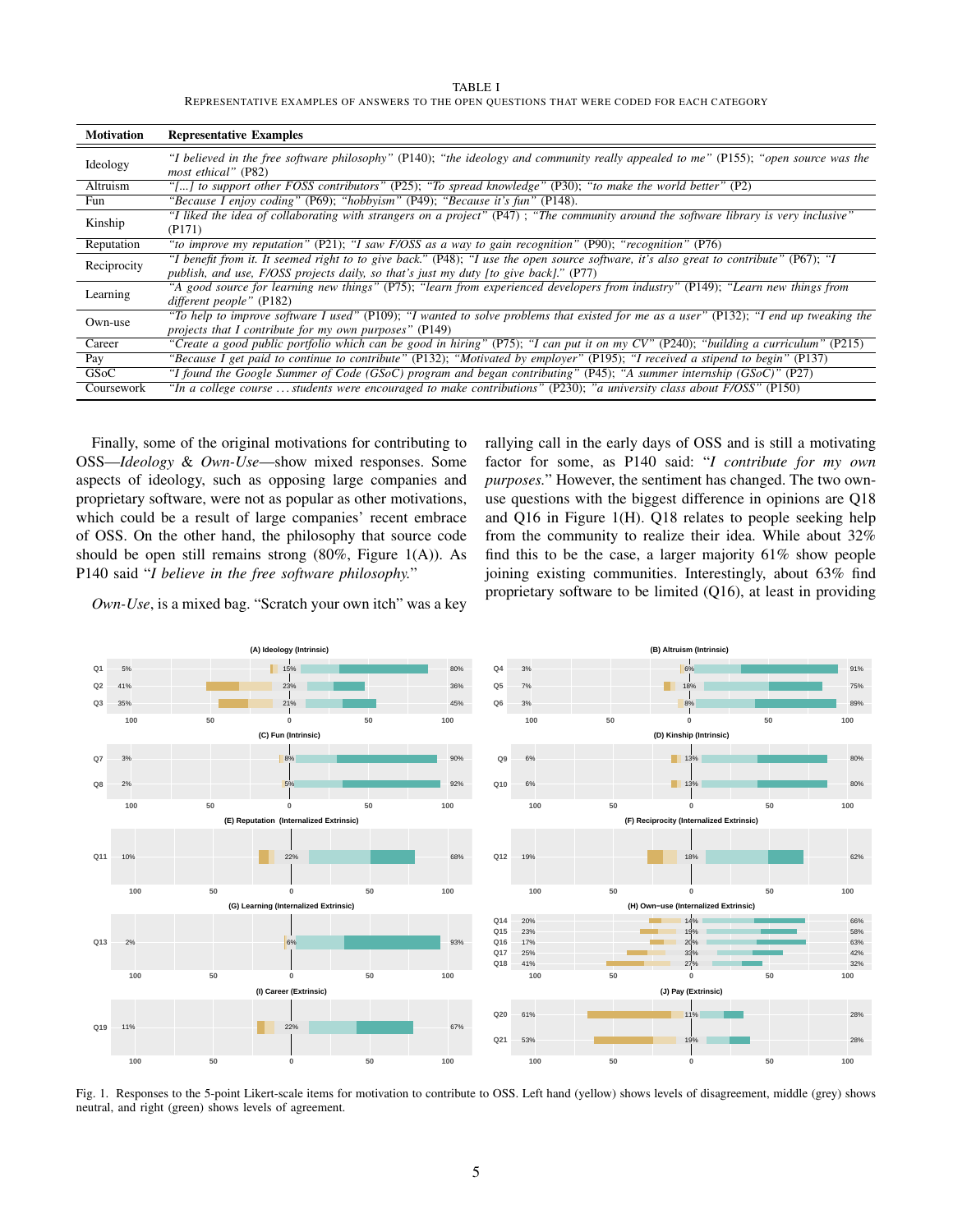TABLE II PERSONAL CHARACTERISTICS OF THE RESPONDENTS (N=242)

| <b>Demographics</b>                     | #              | $\%$    |
|-----------------------------------------|----------------|---------|
| Gender: Man                             | 196            | 82.7%   |
| Gender: Woman                           | 18             | 7.6%    |
| Gender: Non-binary                      | 1              | 0.4%    |
| Gender: Prefer to self describe         | 1              | 0.4%    |
| Gender: Prefer not to say               | 21             | 8.9%    |
| Experience: $\leq$ 3 years in OSS       | 63             | 27.9%   |
| Experience: $>$ 3 & $<$ 15 years in OSS | 98             | 43.4%   |
| Experience: $\geq$ 15 years in OSS      | 65             | 28.8%   |
| Age: 24 or less                         | 42.            | 18.7%   |
| Age: 25 to 34                           | 71             | 31.6%   |
| Age: 35 to 44                           | 73             | 32.4%   |
| Age: 45 to 54                           | 30             | 13.3%   |
| Age: 55 to 64                           | 8              | 3.6%    |
| Age: Over 64                            | 1              | 0.4%    |
| Role: Coder                             | 193            | 81.1%   |
| Role: Non-Coder                         | 45             | 18.9%   |
| Continent: North America                | 70             | 31.8%   |
| Continent: South America                | 25             | 11.4%   |
| Continent: Europe                       | 100            | 45.5%   |
| Continent: Africa                       | $\mathfrak{D}$ | $0.9\%$ |
| Continent: Asia                         | 16             | 7.3%    |
| Continent: Australia                    | 7              | 3.2%    |
| Financial: Paid                         | 15             | 6.6%    |
| Financial: Unpaid                       | 140            | 61.4%   |
| Financial: Mostly paid                  | 26             | 11.4%   |
| Financial: Mostly unpaid                | 27             | 11.8%   |
| Financial: Similar paid and unpaid      | 20             | 8.8%    |

the same level of features, as P63 mentions: "*Depending on proprietary software was severely limiting, and possibility, as with OSS we can fix our own bugs.*"

Motivations to Contribute: Intrinsic and internalized motivations explain what drives most of the contributors today. On the extrinsic end, *Career* is relevant to many contributors, contrary to *Pay* which only explains why less than one-third of the respondents contribute to OSS.

# *B. RQ1b: How has motivation to contribute shifted as OSS has matured?*

To analyze the shifts in motivation in relation to previous surveys, we do not directly compare the percentages since each survey measured or aggregated the data in slightly different ways. For example, Lakhani and Wolf [2] report the percentage of individuals based on their top three motivations, whereas Hars and Ou [3] report the percentages of the individuals who ranked high or very high on each motivation subcategories. To provide a basis for comparison, we pairwise compare relative rankings considering exclusively those questions that appear in both surveys, generating one relative ranking of our results for each comparison (Table Table III). For each previous study, we compare the ranking extracted from the original paper to a relative ranking of our results, which excludes the questions not present in the previous study being compared.

Results show social aspects have gained considerable importance. *Deeply enjoying helping others* (Q6) was ranked in the  $7<sup>th</sup>$  position in Hars et al.'s survey and  $2<sup>nd</sup>$  in our relative ranking. *Kinship* (Q9) ascended in the ranking from the  $6^{th}$ to  $3^{rd}$  place when we compare to Hars et al., and from  $7^{th}$ to  $3^{rd}$  compared to Lakhani et al.'s results. These questions were not asked in Ghosh et al.'s survey.

There was also a shift in the relative importance of *Reputation* (Q11). This motivation was ranked  $10^{th}$  (last) in Lakhani et al. and  $11^{th}$  (second to the last) in Ghosh et al., and moved up to the first half of our relative rankings:  $5^{th}$  and  $6^{th}$ , respectively. However, the same trend does not hold when comparing to Hars et al.

There was a change in the opposite direction for the motivations related to "scratch one's own itch" (*Own-Use*). The question related to *needing the software* was ranked 4<sup>th</sup> in Hars et al. and  $7^{th}$  in our relative ranking. In relation to Lakhani et al., needing the software to work was ranked  $3^{rd}$ and for non-work purposes was ranked  $4^{th}$ ; in our relative ranking these items dropped to  $7<sup>th</sup>$  and  $9<sup>th</sup>$ , respectively.

Several motivations are consistently top-ranked in all surveys. *Learning* (Q13) was ranked first in our survey, Hars et al.'s, and Ghosh et al.'s rankings—whereas it was ranked  $2^{nd}$  in Lakhani et al's. *Intellectual stimulation* (Q8)  $(2^{nd}$  in our overall ranking), *sharing knowledge and skills* (Q4) (3<sup>rd</sup> in our overall ranking), *participating in the OSS scene* (Q10) (5 th in our overall ranking), and *belief that source code should* be open (Q1) (5<sup>th</sup> in our overall ranking) were also top ranked in previous surveys.

Alternatively, we can observe that financial reward (being paid to contribute and selling products and services) was bottom-ranked for all surveys.

Shifting motivations through time: Some motivations to contribute to OSS have stood the test of time: learning, fun, knowledge sharing, and a belief that source code should be open—all core tenets of OSS. Others have seen a marked difference. Social aspects (e.g., altruism, kinship, and reputation) have gone up in the ranking, whereas participating in OSS to "scratch one's own itch" has dropped.

# *C. RQ2: How does motivation to contribute to OSS shift as OSS contributors gain tenure?*

To analyze the shift in motivation from the perspective of the contributors, we asked two open-ended questions about what motivated them to *start* contributing and why they *continued* to contribute. We qualitatively analyzed the answers using Von Krogh et al. [8]'s categories as seeds, following the procedures described in Section III-F2.

Figure 2 shows how the motivations of our respondents shifted and Table IV shows how often each motivation was cited as a reason to start and to continue contributing. *Fun* was mentioned by more participants (18.9%) as a reason to continue than to start (9.2%). The frequency of mentions to *Altruism* also increased, from 18.0% to 26.7%. *Reputation*, *Kinship*, and *Reciprocity* also had noticeable increases. Finally, we noticed that *Pay* was a more common reason to continue than to join, shifting from 12.4% to 16.6%.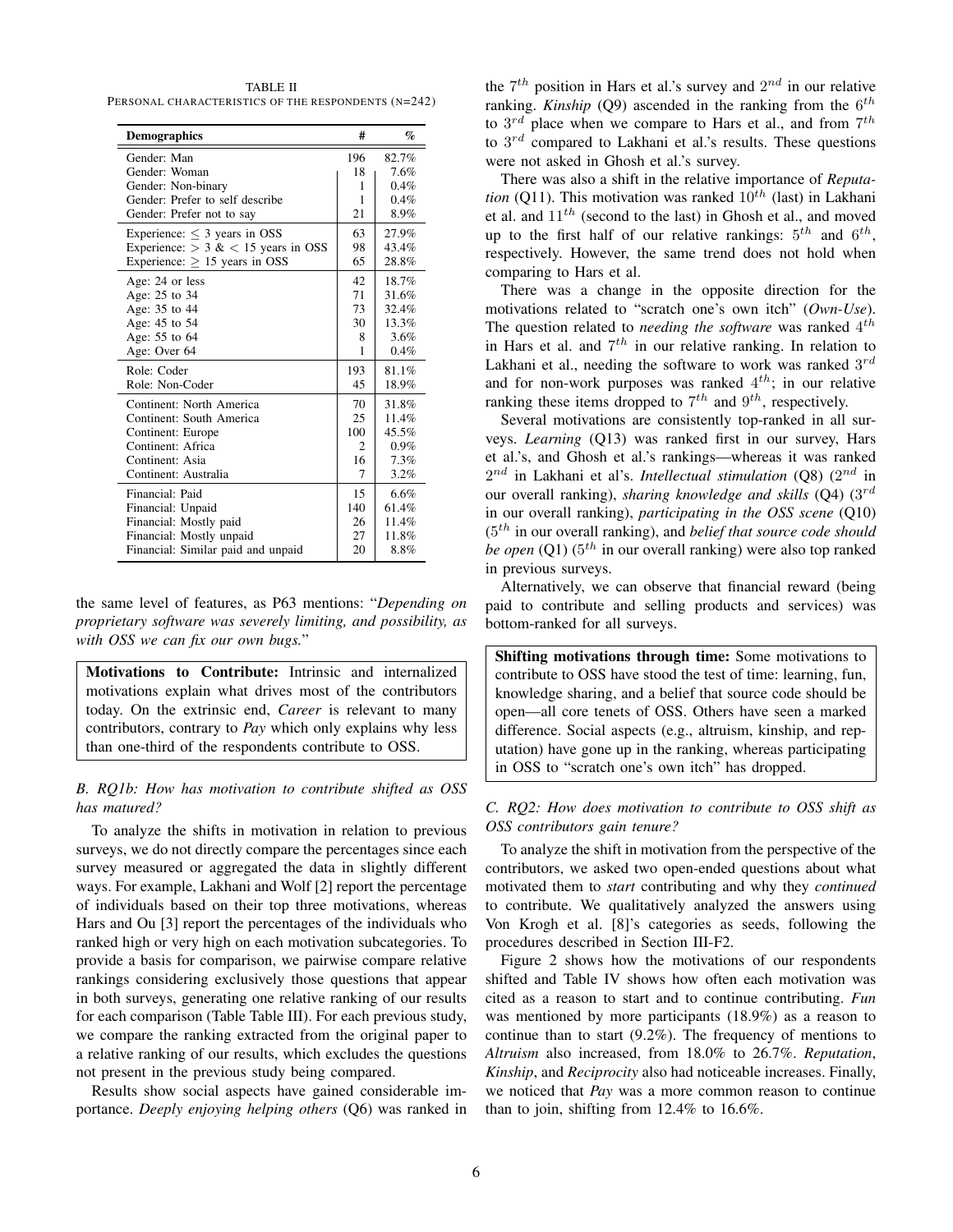| <b>Motivation</b> | <b>Ouestion</b>  |                                                             | Hars           | Ours $H^*$     | Lakhani        | Ours $L^*$     | Ghosh          | Ours $G^*$      | Ours            |
|-------------------|------------------|-------------------------------------------------------------|----------------|----------------|----------------|----------------|----------------|-----------------|-----------------|
|                   | O <sub>1</sub>   | I believe that source code should be open                   |                |                |                | 3              | Δ              | 3               |                 |
| Ideology          | Q2               | I dislike proprietary software and want to defeat them      |                |                |                | 10             |                |                 | 18              |
|                   | Q <sub>3</sub>   | I want to limit the power of large software companies       |                |                |                |                | 8              | 9               | 16              |
|                   | O <sub>4</sub>   | want to share knowledge and skills                          |                |                |                |                | $\overline{2}$ | $\overline{c}$  | 5               |
| Altruism          | O <sub>5</sub>   | I want to improve the product of other developers           |                |                |                |                |                |                 |                 |
|                   | Q <sub>6</sub>   | I deeply enjoy helping others                               |                | $\overline{2}$ |                |                |                |                 |                 |
|                   | $\overline{Q7}$  | I have fun writing programs                                 |                |                |                |                |                |                 |                 |
| Fun               | O8               | I feel intellectually stimulated by writing code            |                |                |                | $\overline{c}$ |                |                 |                 |
|                   | $\overline{O9}$  | I like to work with this (these) development team(s)        | 6              | 3              | $\mathbf{r}$   | 3              |                |                 | 6               |
| Kinship           | Q10              | I want to participate in the F/OSS scene                    | $\overline{c}$ |                |                |                |                | 3               | 6               |
| Reputation        | $\overline{O11}$ | want to enhance my reputation                               | $\overline{3}$ | 5              | 10             | 5              | 11             | 6               | $\overline{10}$ |
| Reciprocity       | Q12              | I feel personal obligation because I use F/OSS              |                |                | 6.             | $\overline{8}$ |                |                 | 14              |
| Learning          | O13              | I want to develop and improve my skills                     |                |                | $\overline{2}$ |                |                |                 |                 |
|                   | $\overline{O14}$ | I need the software for my work                             | $\overline{4}$ | $\overline{7}$ | 3              | $\overline{ }$ |                |                 | 12              |
|                   | Q15              | I need the software for non-work purposes                   |                |                |                | 9              |                |                 | 15              |
| Own-Use           | Q16              | Problem could not be solved by proprietary software         |                |                |                |                |                | 8               | 13              |
|                   | Q17              | The projects that I contribute to would not make money      |                |                |                |                | 12             | 10              | 17              |
|                   | Q18              | I need help in realizing a good idea for a software product |                |                |                |                | 9              | 11              | 19              |
| Career            | Q19              | I want to improve my career opportunities                   | 5              | 6              | $\overline{8}$ | 6              | 6              | $\overline{7}$  | 11              |
| Pay               | Q20              | am paid to contribute                                       |                |                |                |                | 10             | $\overline{12}$ | 20              |
|                   | Q <sub>21</sub>  | Sell products and services related to F/OSS                 | 8              | 8              |                |                |                |                 | 20              |

TABLE III RANKING COMPARISONS: PREVIOUS SURVEYS VS. CORRESPONDING RELATIVE RANKINGS OF OUR RESULTS\*

\* Our ranking is recalculated for each comparison considering only the questions that are common to both surveys. We highlight the cells in which the motivation changed from one half to the other with a minimum difference of three positions.

On the opposite side, *Own-Use* experienced the largest drop (decreasing from 29.0% to 21.7%). *Ideology* also lost positions, decreasing from 13% to 9%. *Summer of code programs* and *Coursework* also were more common reasons to start than to continue contributing.

In terms of individual migrations, the contributors who joined motivated by *Own-Use* commonly migrated to intrinsic and internalized extrinsic motivations—*Altruism* (20.3%), *Learning* (20.3%), *Fun* (18.8%), and *Reciprocity* (15.6%). Similarly, 43% of those who started because of *Pay* (extrinsic) migrated to internalized motivations, and 61% of those who started because of *Career* (extrinsic) migrated to intrinsic or internalized motivations. The same happened for *Summer of Code Programs* and *Coursework*. Finally, those who started in OSS because of *Ideology* migrated to *Reciprocity* (20%), *Altruism* (16.7%), and *Pay* (16.7%). The full list of migration flows is available in the supplementary material.

Shifting motivations in self-journeys: Contributing to OSS often transforms extrinsic motivations to intrinsic ones. Whereas ideology, own-use or education-related programs can be an impetus to join OSS, individuals continue for intrinsic reasons (fun, altruism, reputation, and kinship).

# *D. RQ3a: How does motivation to contribute differ for diverse characteristics?*

Table V presents the odds ratio for different subgroups of respondents reporting each motivation factor as a reason to continue contributing to OSS (survey open question). Experienced developers have higher odds to report *Altruism* (5.6x), *Pay* (5.2x), and *Ideology* (4.6x) than novices. On the other hand, novices have greater odds to report *Career* (10x), *Learning* (5.5x), and *Fun* (2.5x).



Fig. 2. Motivation migration flow. The size of the boxes on the left represents the number of contributors with the motivation to start, and on the right to continue, contributing to OSS. The width of the connections is proportional to the number of contributors who shifted from one motivation to the other.

The odds that contributors who are 35 years or older report *Pay* and *Altruism* are 4.1x and 2.1x higher than for younger contributors. Respondents younger than 35 have higher odds to report *Learning* (3.3x) as a reason to contribute.

The odds of *Fun* motivating coders were 4x higher than non-coders. Still, non-coders have higher odds of mentioning *Ideology* (2.5x) as a motivator, probably because of the type of activity (e.g., "advocates and evangelists").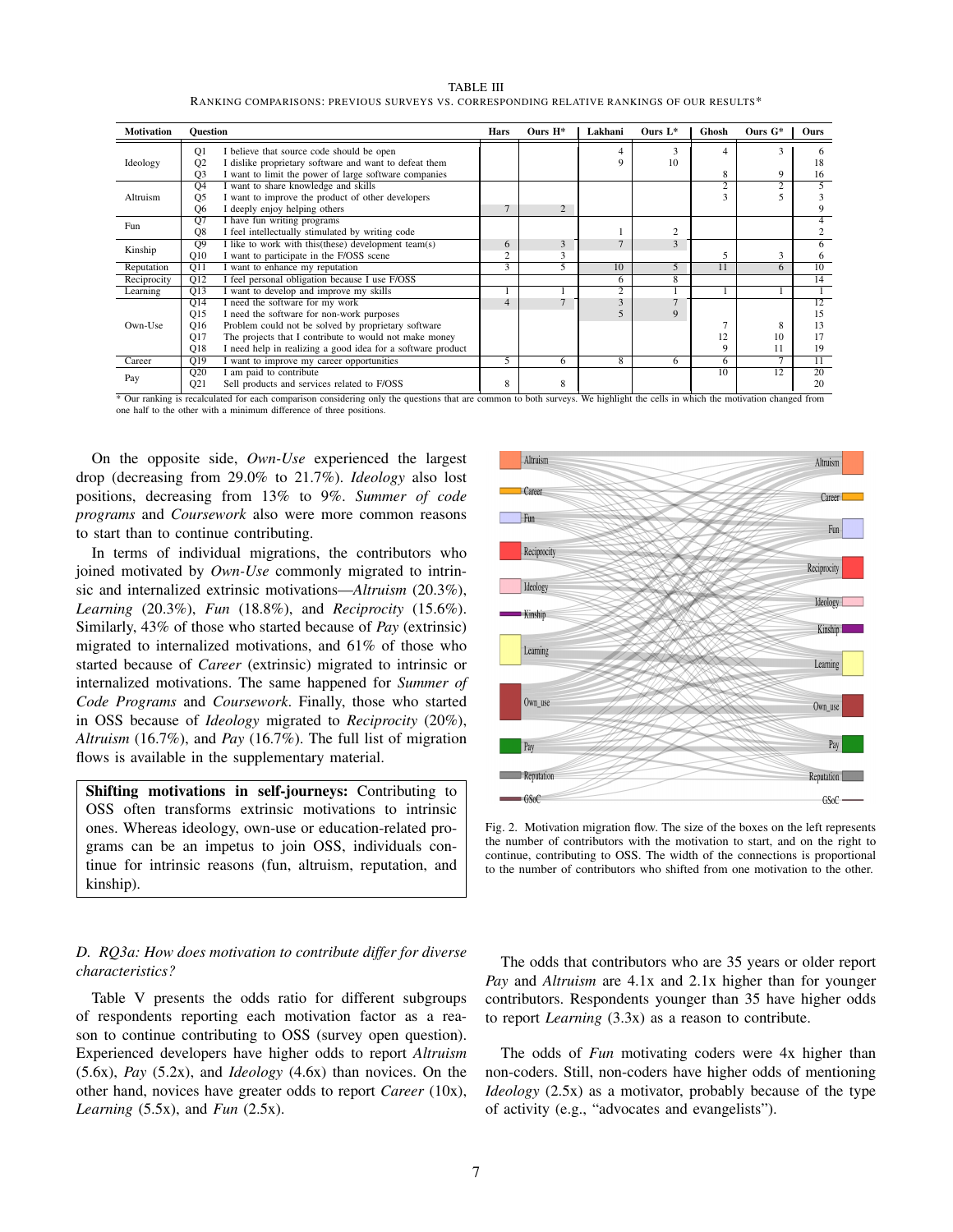TABLE IV NUMBER OF RESPONDENTS WHO REPORTED EACH MOTIVATION TO START AND TO CONTINUE CONTRIBUTING \*

| <b>Motivation</b> | # start       | # continue | <b>Difference</b>   |
|-------------------|---------------|------------|---------------------|
| <b>Fun</b>        | $20(9.2\%)$   | 41 (18.9%) | 105% 个              |
| Altruism          | 39 (18.0%)    | 58 (26.7%) | 49% 个               |
| Reputation        | $9(4.1\%)$    | 23 (10.6%) | 156% 个              |
| Kinship           | $7(3.2\%)$    | 19 (8.8%)  | 171% 个              |
| Reciprocity       | 28 (12.9%)    | 39 (18.0%) | 39% 个               |
| Pay               | $27(12.4\%)$  | 36 (16.6%) | 33% 个               |
| Career            | $9(4.1\%)$    | 15 (6.9%)  | 67% 个               |
| Learning          | 45 (20.7%)    | 49 (22.6%) | 9% 个                |
| Coursework        | $2(0.9\%)$    | $0(0.0\%)$ | 100% 业              |
| GSoC              | $5(2.3\%)$    | $1(0.5\%)$ | $80\%$ $\downarrow$ |
| Ideology          | 28 (12.9%)    | 19 (8.8%)  | $32\% \Downarrow$   |
| Own-use           | 63 $(29.0\%)$ | 47 (21.7%) | $25\% \Downarrow$   |
| Total             | 2.81          | 347        |                     |

\*The motivations were coded from the open questions. A participant could list more than one motivation to start or continue contributing. The table is sorted by the difference between the relative frequencies (percentages) of the motivations to start and continue (not to be confused with the percentage value of the difference of the absolute numbers (last column)).

TABLE V ODDS RATIOS PER PERSONAL CHARACTERISTIC

|             | <b>Experienced</b> vs.<br><b>Novice</b> | Older vs.<br>Younger  | Men vs.<br>Women | Coder vs.<br>Non-coder |
|-------------|-----------------------------------------|-----------------------|------------------|------------------------|
| Ideology    | $4.6**$                                 | 1.1                   | 1.3              | 0.4                    |
| Altruism    | $5.6**$                                 | $2.1**$               | 1.1              | $0.5*$                 |
| Fun         | $0.4**$                                 | 0.5                   | 4.3              | $4.0**$                |
| Kinship     | 2.1                                     | 0.8                   | 0.6              | 1.0                    |
| Reputation  | 0.5                                     | 0.9                   | 1.5              | 0.9                    |
| Reciprocity | 1.0                                     | 0.7                   | $0.3**$          | 0.7                    |
| Learning    | $0.2**$                                 | $0.3**$               | 1.2              | 1.1                    |
| Own-Use     | 0.9                                     | 0.6                   | 4.3              | 1.6                    |
| Career      | $0.1**$                                 | 0.6                   | 1.4              | 1.8                    |
| Pay         | $5.2**$<br>$a'$ $c$ $1$ $2$ $2010$      | $4.1**$<br>$44 - 200$ | 1.2              | 1.1                    |

Significance codes: \*  $p < 0.10$ , \*\*  $p < 0.05$ .

Note: Odds ratio greater than 1 means that the first segment has greater chances of reporting the motivation than the second. Ratio less than 1 means the opposite. The motivations were coded from the survey open questions.

Individual characteristics affect motivations: Social and philosophical factors (such as *Ideology* and *Altruism*) as well as *Pay* are reported more often by experienced developers, whereas professional factors (e.g., *Career*), *Learning*, and *Fun* are more common among novices.

# *E. RQ3b: How do shifts in motivation to contribute differ for diverse characteristics?*

To understand how shifts in motivation relate to individual characteristics, we segmented the data from Table IV (reasons for starting to contribute and reasons for continuing to contribute as reported in the survey open questions). Table VI shows the result of this segment analysis.

There was a considerable increase (120%) in *Altruism* for experienced respondents  $(>15$  years of experience in OSS), and a steady number (if not a slight decrease) for novices  $(\leq 3$  years of experience). The low number of novices who started because of *Altruism* is also noticeable. The same trends are observed when analyzing the respondents' age.

*Pay* was also a common reason to continue for experienced respondents. On the other hand, just a few young respondents joined OSS because of *Career*, but many of them shifted towards this motivation—the number doubled when analyzing *Career* as a reason to continue. *Fun* also retains more young and novice contributors than older and experienced ones.

We also segmented the data according to the contributors' role. More coders shifted their motivations than non-coders. The only case where we observed a higher increase for noncoders (88%) was for *Altruism*. An interesting finding here is that none of the non-coders mentioned *Career* as a reason to join OSS, but two continued because of this motivation. On the other hand, the decreases in *Ideology* and *Own-Use* were more common for coders.

Finally, we analyzed the differences by continents. Overall, the shift in motivation was similar for North Americans, South Americans, and Europeans (we did not analyze the other continents due to their low number of responses). We found more noticeable differences for the shifts to intrinsic motives: *Altruism*, *Fun*, and *Reciprocity*, which were bigger for North Americans (54%, 400%, 100%) than for Europeans (22%, 110%, 21%) and South Americans (25%, 200%, 25%).

Shifting motivations in demographics: Shifts in motivation as individuals continue to contribute are similar across demographics. One notable difference is in experience; experienced contributors continue because of *Pay* or *Altruism*; but novices pursue for *Career*.

## VI. DISCUSSION

We used Von Krogh et al. [8]'s work as our theoretical framework to analyze our data. Von Krogh et al. [8] reviewed the literature published until 2009 (40 primary studies). While analyzing the responses to our open questions (more than 200 answers per question), the ten categories proposed in their work were adequate for coding the reported motivations. The few exceptions were Google Summer of Code and Coursework, with a few mentions each. Summer of code programs intend to attract contributors to OSS, and joining such programs involves several motivations, such as money, reputation, learning, and intellectual stimulation [44, 45]. Contribution to OSS has also been investigated as a way to foster learning and attract new contributors [48, 45]. Next, we discuss some of the key findings in our survey results.

Scratching one's own itch is not as big. We observed a relative decrease of *Own-Use*, both when comparing to prior surveys and analyzing the contributors' shifts, regardless of their individual characteristic. Those who joined OSS for *Own-Use*-related reasons often shifted to *Altruism*, *Learning*, *Fun*, and *Reciprocity*, i.e., intrinsic/internalized motivations. Therefore, we could observe that intrinsic motivations have gained importance as OSS matured.

Learning is still a strong motivator. *Learning* continues to be a top motivator—it was top-ranked in ours and in prior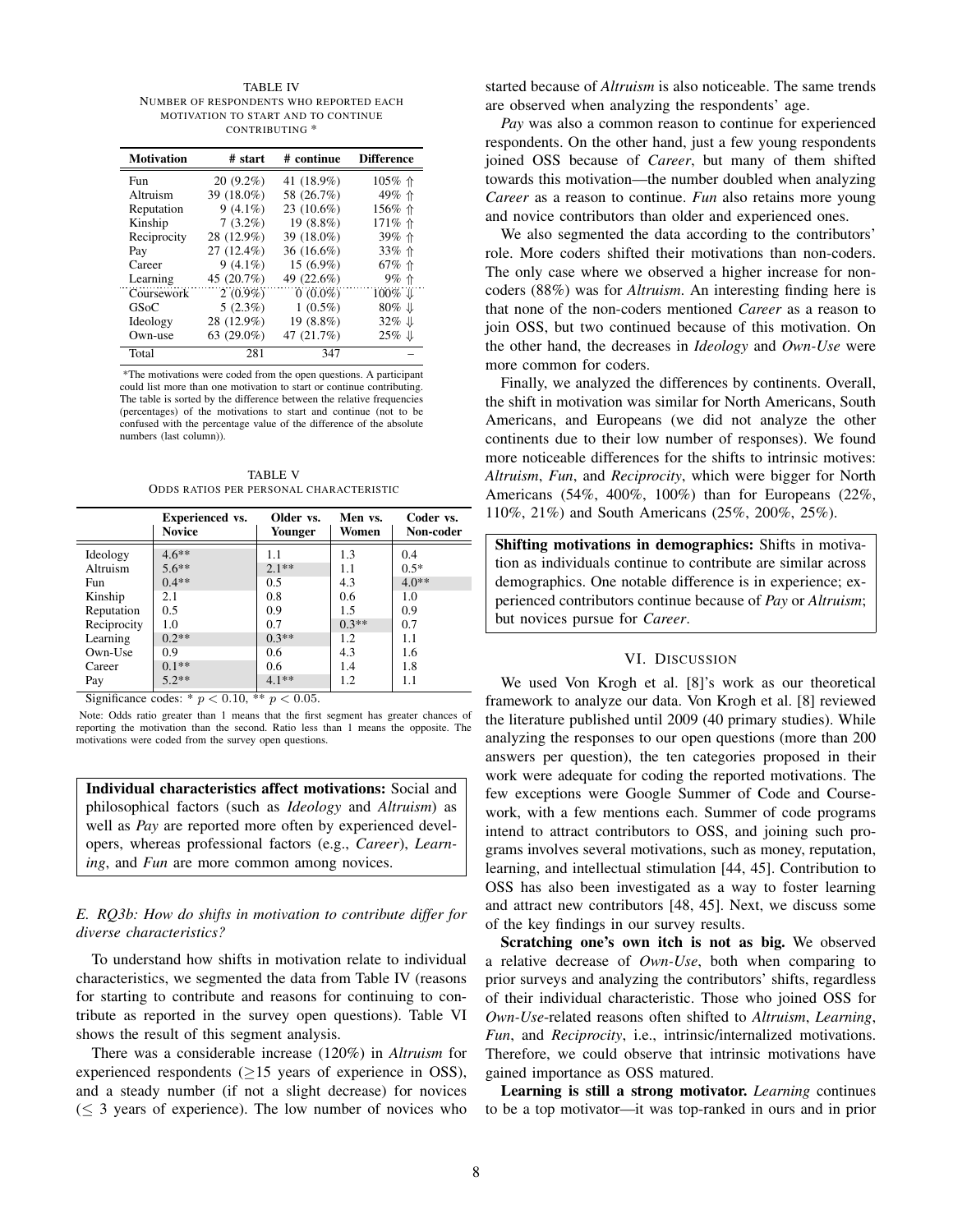| <b>TABLE VI</b>                                                                                                        |  |
|------------------------------------------------------------------------------------------------------------------------|--|
| NUMBER OF INDIVIDUALS WHO STARTED $\rightarrow$ Continued because of each motivation by personal characteristics $^*.$ |  |

| <b>Demographics / Motivations</b>     | Ideology            | <b>Altruism</b>     | Fun                 | Kinship            | <b>Reputation</b>  | Reciprocity         | Learning            | Own-Use             | <b>Career</b>      | Pay                 |
|---------------------------------------|---------------------|---------------------|---------------------|--------------------|--------------------|---------------------|---------------------|---------------------|--------------------|---------------------|
| Gender: Man $(n=196)$                 | $22 \rightarrow 14$ | $34 \rightarrow 48$ | $13 \rightarrow 40$ | $6 \rightarrow 16$ | $7 \rightarrow 19$ | $23 \rightarrow 29$ | $33 \rightarrow 40$ | $50 \rightarrow 43$ | $9 \rightarrow 16$ | $24 \rightarrow 28$ |
| Gender: Woman (n=18)                  | $2 \rightarrow 1$   | $0\rightarrow 4$    | $0 \rightarrow 1$   | $0\rightarrow 2$   | $0 \rightarrow 1$  | $1\rightarrow 7$    | $2 \rightarrow 3$   | $6 \rightarrow 1$   | $0\rightarrow 2$   | $2\rightarrow 2$    |
| OSS Exp:High $(>15)$ (n=65)           | $10 \rightarrow 8$  | $10 \rightarrow 22$ | $6 \rightarrow 9$   | $3\rightarrow 4$   | $4 \rightarrow 5$  | $8 \rightarrow 11$  | $7 \rightarrow 5$   | $17 \rightarrow 11$ | $2 \rightarrow 1$  | $5 \rightarrow 16$  |
| OSS Exp:Medium $($ >3& $<$ 15) (n=98) | $13 \rightarrow 9$  | $22 \rightarrow 27$ | $2 \rightarrow 16$  | $2 \rightarrow 6$  | $1\rightarrow 9$   | $12 \rightarrow 16$ | $15 \rightarrow 15$ | $25 \rightarrow 21$ | $3 \rightarrow 5$  | $11 \rightarrow 13$ |
| OSS Exp:Low( $\leq$ 3) (n=63)         | $2\rightarrow 2$    | $6 \rightarrow 5$   | $6 \rightarrow 19$  | $2 \rightarrow 10$ | $2 \rightarrow 6$  | $6 \rightarrow 11$  | $15 \rightarrow 24$ | $18 \rightarrow 12$ | $4 \rightarrow 12$ | $7\rightarrow 4$    |
| Age: $($ >35 yrs) (n=112)             | $13 \rightarrow 10$ | $19 \rightarrow 35$ | $9 \rightarrow 16$  | $5 \rightarrow 8$  | $5 \rightarrow 11$ | $15 \rightarrow 16$ | $14 \rightarrow 12$ | $24 \rightarrow 18$ | $3 \rightarrow 6$  | $17 \rightarrow 24$ |
| Age: $(<35 \text{ yrs})$ (n=113)      | $12 \rightarrow 9$  | $17 \rightarrow 17$ | $6 \rightarrow 27$  | $2 \rightarrow 12$ | $2 \rightarrow 9$  | $11 \rightarrow 21$ | $23 \rightarrow 32$ | $35 \rightarrow 26$ | $6 \rightarrow 12$ | $9 \rightarrow 9$   |
| Role:Coder $(n=193)$                  | $20 \rightarrow 13$ | $30 \rightarrow 41$ | $15 \rightarrow 43$ | $4 \rightarrow 17$ | $6 \rightarrow 19$ | $22 \rightarrow 30$ | $32 \rightarrow 40$ | $56 \rightarrow 41$ | $9 \rightarrow 17$ | $23 \rightarrow 30$ |
| Role:Non-Coder (n=45)                 | $7\rightarrow 7$    | $8 \rightarrow 15$  | $3 \rightarrow 3$   | $3 \rightarrow 4$  | $2 \rightarrow 4$  | $6 \rightarrow 9$   | $8 \rightarrow 10$  | $7 \rightarrow 6$   | $0 \rightarrow 2$  | $5 \rightarrow 6$   |
| Residence: North America (n=70)       | $9 \rightarrow 6$   | $13 \rightarrow 20$ | $2 \rightarrow 10$  | $3 \rightarrow 6$  | $3 \rightarrow 5$  | $6 \rightarrow 12$  | $11 \rightarrow 8$  | $17 \rightarrow 13$ | $2 \rightarrow 5$  | $11 \rightarrow 15$ |
| Residence: South America (n=25)       | $3\rightarrow 4$    | $4 \rightarrow 5$   | $1 \rightarrow 3$   | $0 \rightarrow 1$  | $1\rightarrow 3$   | $4 \rightarrow 5$   | $3 \rightarrow 7$   | $6 \rightarrow 5$   | $1\rightarrow 2$   | $3\rightarrow 2$    |
| Residence:Europe $(n=100)$            | $9 \rightarrow 7$   | $18 \rightarrow 22$ | $10 \rightarrow 21$ | $3 \rightarrow 9$  | $3 \rightarrow 8$  | $14 \rightarrow 17$ | $16 \rightarrow 17$ | $32 \rightarrow 23$ | $4 \rightarrow 7$  | $9 \rightarrow 15$  |

\* In each cell, the number on the left represents the number of responses mentioning the motivation as a reason to start while the number on the right, as a reason to continue. We excluded from the table the *GSoC* and *Coursework* categories due to the limited number of respondents. We also excluded the continents and genders for which we had few responses. We highlight in blue / red those cases in which we observed an increase/decrease of at least 25% when comparing the second number (motivation to continue) in relation to the first (motivation to start) and at least 3 individuals.

surveys. In fact, it was ranked as the second most mentioned motivation to join and the first to continue. This shift towards learning was observed for all individual characteristics except for experienced contributors. It is reasonable to expect that highly-experienced contributors ( $\geq$  15 years) are core members who benefit less in terms of learning, but continue to contribute because they are paid or can help others.

Payment and money are still not pervasive. We expected financial reward to be a common motivation considering the increased involvement of industry [49]. However, it was bottom-ranked in our results. Nevertheless, as one could expect, the shift to this motivation was more common for experienced contributors.

There is a shift from extrinsic motivations to intrinsic ones. Our results align with self-determination theory [50], which helps to understand the dominant role intrinsic motivation plays. Schmidt et al. [51] argue that individuals have a natural tendency to strive for a balance of externallyrewarded labor and intrinsically-rewarding leisure. Research shows that after an initial extrinsically motivated and challenging endeavor, motivation may shift towards a rewarding and intrinsically motivated task [52]. França et al. [14] show that motivation and job characteristics (e.g., pay and recognition) directly influence happiness and job satisfaction, which affects the intention to stay. According to these authors, although work motivation and job satisfaction are distinct, they are closely connected via a feedback loop, through a selfregulation process [53]. Our results reflect this movement, with OSS contributors shifting their motivation towards intrinsic or internalized factors.

Experienced members' motivations shifted towards altruism and social interaction. Our results are also in line with Socioemotional Selectivity Theory (SST), which proposes that with age, the relative importance of goals shifts as a function of future time perspective [54, 55]. According to this theory, younger adults focus more on future-oriented and horizon-expanding goals, like acquiring knowledge, whereas older adults focus more on present-oriented and emotionally meaningful goals such as maintaining high quality social bonds [56]. Indeed, our older and experienced respondents often shifted their motivation to *Altruism*-related motives. On the other hand, younger adults and novices gravitate towards self-related motivations.

Therefore, improving social aspects of the tools and projects can help retain developers as they age and become more experienced. Indeed, our study found that social aspects, such as helping others and working in teams, gained considerable relative importance compared to surveys from the early 2000s. Our results are also consistent with the findings from Sach et al. [13], who reported 'people' as a common motivator. The emergence<sup>3</sup> of social coding platforms  $[57]$  may explain this shift. These platforms offer a variety of social features and helped change the culture of OSS from a hacker-oriented group to a collaborative community, with lower barriers to entry and better support for newcomers [58, 59].

Novices want to promote their career with OSS. Our results also show that young and novice contributors often shift their motivation towards *Reputation* and other careerrelated motivations. This may relate to the new landscape of OSS [49, 1], in which companies are key players. Moreover, novices may use their OSS contribution history as a portfolio, and potential employers are increasingly referring to online contributions when making hiring decisions [60].

## *A. Implications and Future Work*

To OSS Projects and Tool Builders: Experienced contributors often shift their motivation towards *Altruism*, valuing present-oriented and emotionally meaningful goals, such as maintaining high-quality social bonds. OSS projects willing to retain these experienced contributors, who tend to be core members or maintainers, could invest in strategies and tools showing how their work benefits the community and society, such as who uses the developed features.

<sup>3</sup>https://octoverse.github.com/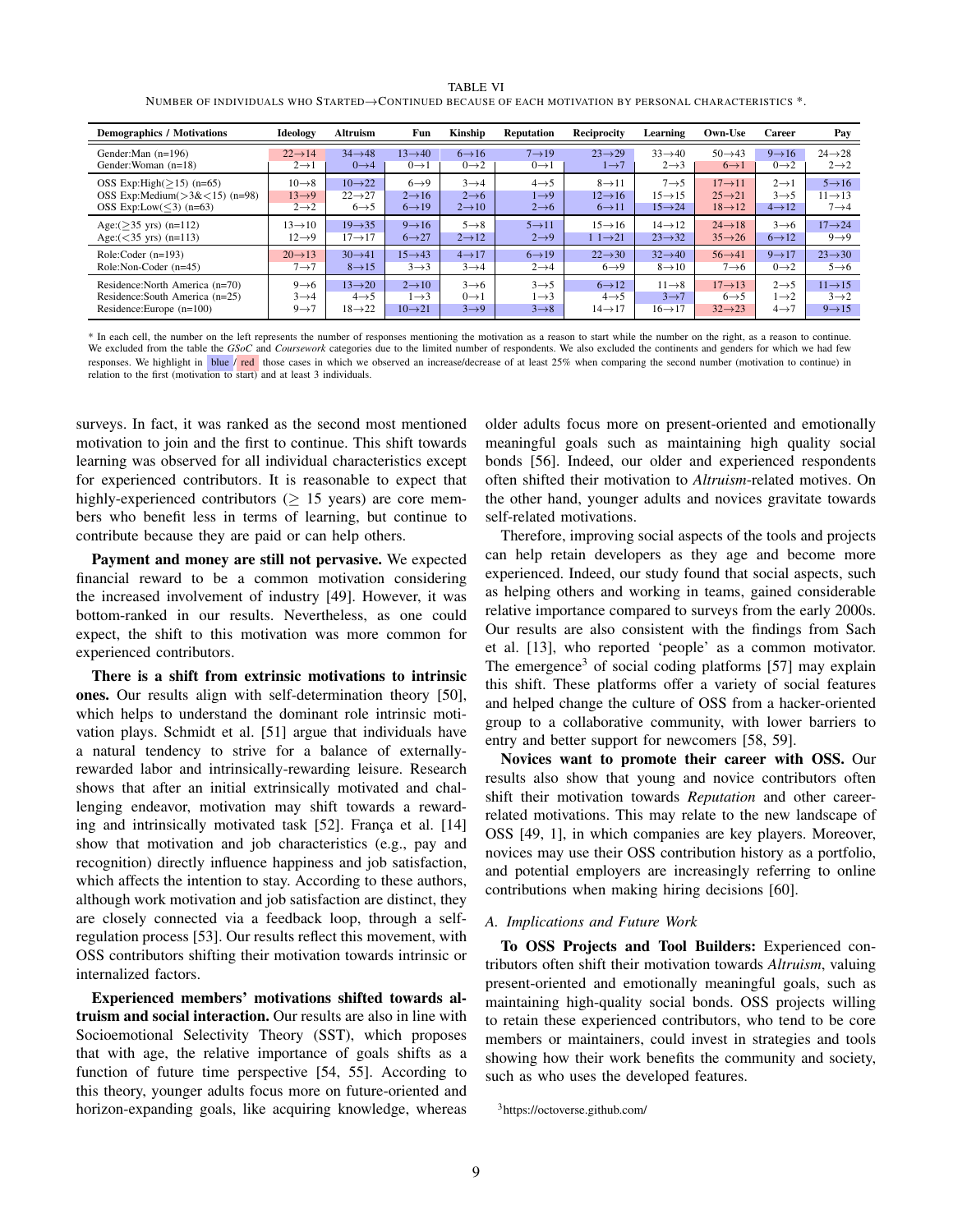In response to the increased rank of "I deeply enjoy helping others" (Q6 in Table III), GitHub and other platforms could offer social features to pair those needing help with those willing to help, highlight when a contributor helped someone, and make it easier to show appreciation to others (similar to stars given to projects). Projects and tool builders should also continue to facilitate collaboration and awareness [61], in response to the increased relevance of "I like to work with this (these) development team(s)" ( $Q9$  in Table III).

To attract and retain novices, who might become the future workforce, projects could invest in promoting *Career*, *Fun*, *Kinship*, and *Learning*, which are particularly relevant for novices and young contributors (see RQ3a/b). Mentors can leverage these motivation factors to design or adapt specific strategies [62, 63]. Tools like Visual Resume [64] can help novices promote their career by building their portfolios based on their contributions. Non-coders also play important roles in OSS communities [6] and their motivation also shifted towards *Career* after joining. Their contributions should also be recognized in these enhanced portfolios. Current developer profile aggregators based on OSS data still focus on programming alone, e.g., conceptualizing skills in terms of a list of programming languages [65]. Adding non-coder contributions to such aggregators would be an important step towards recognizing a more diverse set of contributions.

Although diversity positively impacts OSS projects, most of the contemporary OSS projects lack diversity [66]. It is important for OSS projects to understand and support contributors with different motivations.

OSS communities may also invest in extrinsic motivation initiatives to attract contributors. This will pay off, since we observed that contributors will often progressively shift toward intrinsic motivations. In that sense, Coursework and summers of code programs can be interesting doorways for OSS; therefore, communities should put effort into welcoming students and applying to programs like GSoC.

To Educators: Employers increasingly refer to online contributions when making hiring decisions. OSS offers great potential to train the next generation of professionals [64]. Young and novice contributors often shift towards professionally important motivations, such as *Reputation* and *Career*. Educators should offer coursework related to contributing to OSS and discuss contribution to OSS as part of software engineering training.

To Researchers: Motivation shifts have been poorly investigated in the OSS literature. Previous research has shown that motivation affects behavior, task effort, retention, and participation level. Further research is necessary to understand how the motivation shifts that we identified impact these constructs as well as disengagement and career trajectories. Researchers can replicate our study and further explore our data, which has been made available in our replication package. Finally, future studies can investigate the reasons behind the shifts and trends we observed.

# *B. Threats to Validity*

Sampling bias. In our case, random sampling is not viable, since there is no single list of all OSS contributors. We combined multiple strategies to reach a broad and diverse sample, as explained in Section III-D. As described in Section IV, we achieved a diverse population in terms of countries, projects, contribution roles, etc. Although the distribution of countries resembles the distribution of OSS contributions, there is a risk of a country bias. In terms of countries, USA (58) was dominant in North America (70), while Germany (23), UK (19), and Spain (18) are the most represented in Europe (100). We also have a small low number of women and non-binary respondents, which mirrors our population's characteristic lack of diversity [66]. Furthermore, we acknowledge that our sample may be biased in unknown ways, and our results are only valid for our respondents.

Sample size. We answered RQ3 by segmenting the dataset to analyze motivations and their shifts. In doing so, the dataset gets divided into smaller groups which could pose a challenge for statistical analysis. However, the group sizes we have (at least 15 responses per group) are sufficient for the conservative Fisher's Exact Test [67], the underlying significance test used in the odds ratio analysis (RQ3a). In the descriptive analysis (RQ3b), we highlight only the most expressive shifts (those changing at least 25%).

Response biases. As in any survey method, our work can have recall bias—respondents answer only what they recall and not necessarily what was most important to them in the past. Recency and salience can also affect the respondents' answers. We aimed to reduce priming respondents with specific motivation factors by first presenting them with open questions, which allowed us to collect spontaneous answers.

Survivability bias. We focused our study on current OSS contributors. The motivations of those who tried but abandoned contributing may differ.

Self-selection bias. Participants decided whether they wanted to participate in the survey, and this may have influenced our results. Although most international OSS projects adopt English as their primary language, the language of the instrument may have influenced the willingness to participate of non-native speakers. Future studies might translate our survey and investigate regional differences.

Inappropriate participation. As described in Section III-E, we employed several filtering and inspecting strategies to reduce the possibility of redundant participation and fake data; however, it is not possible to claim that our data is completely free of this threat.

Construct validity. To enhance construct validity, we based our survey on previous instruments. However, these instruments were not formally validated and may inadequately measure a given motivation. To mitigate this threat, we employed pilot studies to test and collect feedback about our instrument.

Subjectivity. We employed qualitative procedures to classify the answers to the open questions and map questions from the previous surveys. These procedures are subject to subjectivity/interpretation bias. To mitigate this threat, we employed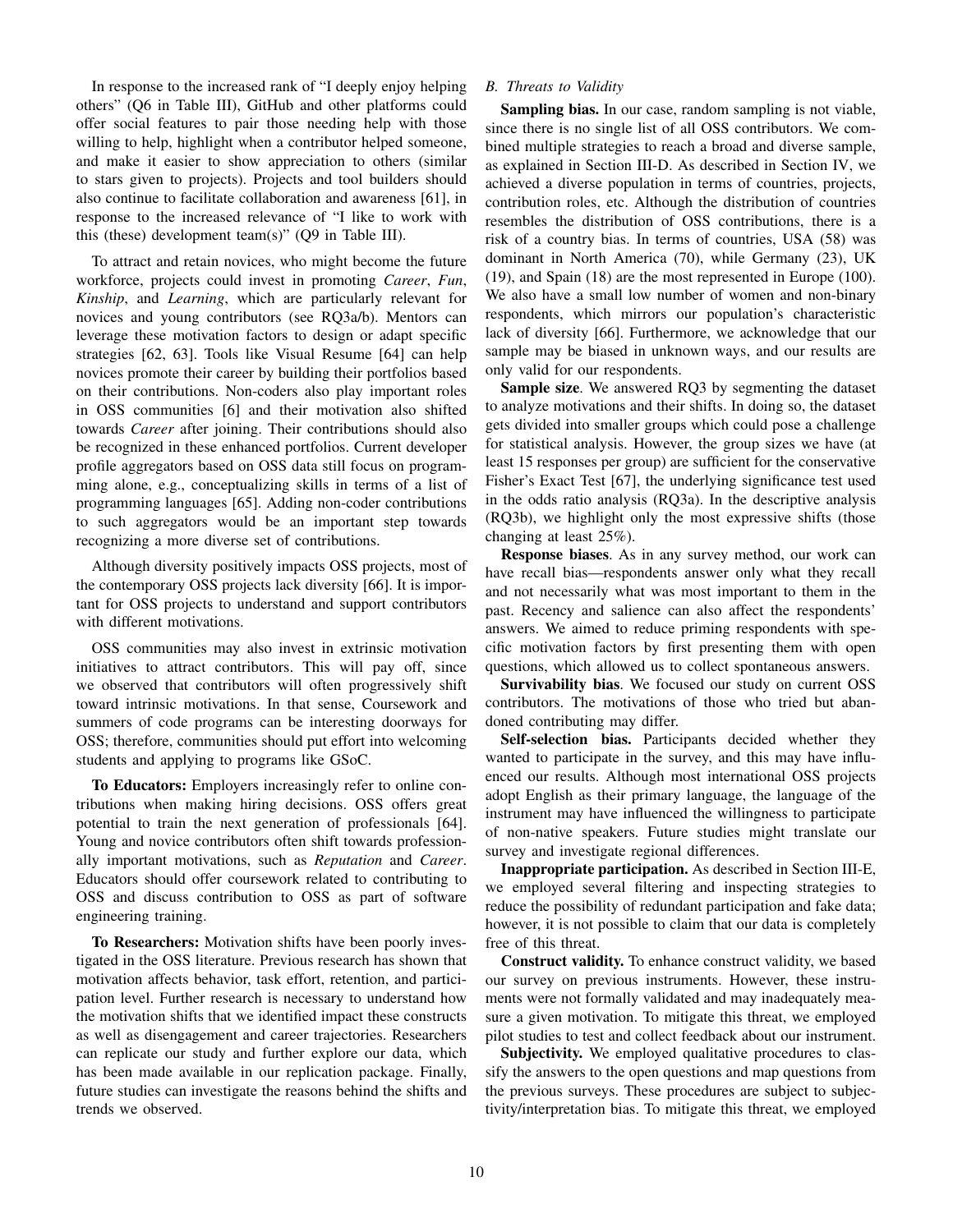multiple researchers with diverse backgrounds, constant comparison, and negotiated agreement. All the researchers have extensive experience both in qualitative methods and OSS.

#### VII. CONCLUSION

The "sands of motivations" shift over time and differ across demographics. To answer our research questions, we employed one of the most comprehensive surveys about motivation in OSS, encompassing questions from three seminal studies. Results show that social aspects, such as helping others, teamwork, and reputation have gained importance, while some intrinsic or internalized motivations are still prevalent, such as *Learning*, *Fun*, and *Altruism*. Interestingly, OSS contributors often join because of extrinsic factors, but continue because of intrinsic factors.

OSS projects can leverage our results to devise and review strategies to support each person to achieve their goals, resulting in more people engaging in OSS communities. Our results also shed light on the association between demographics and motivations, which, as fostering diversity is highly relevant to OSS communities, is important to consider in further research.

#### ACKNOWLEDGMENTS

This work is partially supported by the National Science Foundation under Grant numbers 1815486, 1815503, 1900903, and 1901031, CNPq grant #313067/2020-1, the Government of Spain through project "BugBirth" (RTI2018-101963-B-100), and the Australian Research Council's Discovery Early Career Researcher Award (DECRA) funding scheme (DE180100153). We also thank the Open Source contributors who spent their time answering our survey. We expect that the results benefit the OSS communities to help their growth and sustainability.

#### **REFERENCES**

- [1] I. Steinmacher, G. Robles, B. Fitzgerald, and A. Wasserman, "Free and open source software development: the end of the teenage years," *Journal of Internet Services and Applications*, vol. 8, no. 17, 2017.
- [2] K. R. Lakhani and R. G. Wolf, "Why hackers do what they do: Understanding motivation and effort in free/open source software projects," *MIT Sloan working paper*, 2003.
- [3] A. Hars and S. Ou, "Working for free motivations of participating in open source software projects," in *HICSS'04*, 2004, pp. 25–31.
- [4] I. Steinmacher, M. A. Gerosa, and D. Redmiles, "Attracting, onboarding, and retaining newcomer developers in open source software projects," in *Workshop on GSD in a CSCW Perspective*, 2014.
- [5] G. Robles, L. Reina, J. González-Barahona, and S. D. Domínguez, "Women in free/libre/open source software: The situation in the 2010s," in *Intl Conference on Open Source Systems*. Springer, 2016, pp. 163–173.
- [6] B. Trinkenreich, M. Guizani, I. Wiese, A. Sarma, and I. Steinmacher, "Hidden figures: Roles and pathways of

successful oss contributors," *Computer Supported Cooperative Work (CSCW)*, vol. 4, no. 180, 2020.

- [7] R. Ghosh, R. Glott, B. Krieger, and G. Robles, "Free/libre and open source software: Survey and study," *Final Report, Part IV: Survey of Developers*, 2002.
- [8] G. Von Krogh, S. Haefliger, S. Spaeth, and M. W. Wallin, "Carrots and rainbows: Motivation and social practice in open source software development," *MIS quarterly*, pp. 649–676, 2012.
- [9] S. Beecham, N. Baddoo, T. Hall, H. Robinson, and H. Sharp, "Motivation in software engineering: A systematic literature review," *Information and software technology*, vol. 50, no. 9-10, pp. 860–878, 2008.
- [10] A. C. C. França, T. B. Gouveia, P. C. Santos, C. A. Santana, and F. Q. da Silva, "Motivation in software engineering: A systematic review update," in *EASE 2011*. IET, 2011, pp. 154–163.
- [11] F. Q. da Silva and A. C. C. França, "Towards understanding the underlying structure of motivational factors for software engineers to guide the definition of motivational programs," *Journal of Systems and Software*, vol. 85, no. 2, pp. 216 – 226, 2012.
- [12] H. Sharp, N. Baddoo, S. Beecham, T. Hall, and H. Robinson, "Models of motivation in software engineering," *Information and Software Technology*, vol. 51, no. 1, pp. 219 – 233, 2009, special Section - Most Cited Articles in 2002 and Regular Research Papers.
- [13] R. Sach, H. Sharp, and M. Petre, "Software engineers' perceptions of factors in motivation: The work, people, obstacles," in *Proceedings of the 2011 International Symposium on Empirical Software Engineering and Measurement*, ser. ESEM '11. USA: IEEE Computer Society, 2011, p. 368–371.
- [14] C. França, F. Q. B. da Silva, and H. Sharp, "Motivation and satisfaction of software engineers," *IEEE Transactions on Software Engineering*, vol. 46, no. 2, pp. 118– 140, 2020.
- [15] J. A. Roberts, I.-H. Hann, and S. A. Slaughter, "Understanding the motivations, participation, and performance of open source software developers: A longitudinal study of the apache projects," *Management science*, vol. 52, no. 7, pp. 984–999, 2006.
- [16] J. Bitzer, W. Schrettl, and P. Schröder, "Intrinsic motivation in open source software development," *J. Comp. Econ.*, vol. 35, no. 1, pp. 160–169, 2007.
- [17] G. Hertel, S. Niedner, and S. Herrmann, "Motivation of software developers in open source projects: an internetbased survey of contributors to the linux kernel," *Research policy*, vol. 32, no. 7, pp. 1159–1177, 2003.
- [18] I.-H. Hann, J. Roberts, and S. Slaughter, "Why developers participate in open source software projects: An empirical investigation," *ICIS*, p. 66, 2004.
- [19] N. Choi and J. A. Pruett, "The characteristics and motivations of library open source software developers: An empirical study," *Library & Information Science Research*, vol. 37, no. 2, pp. 109–117, 2015.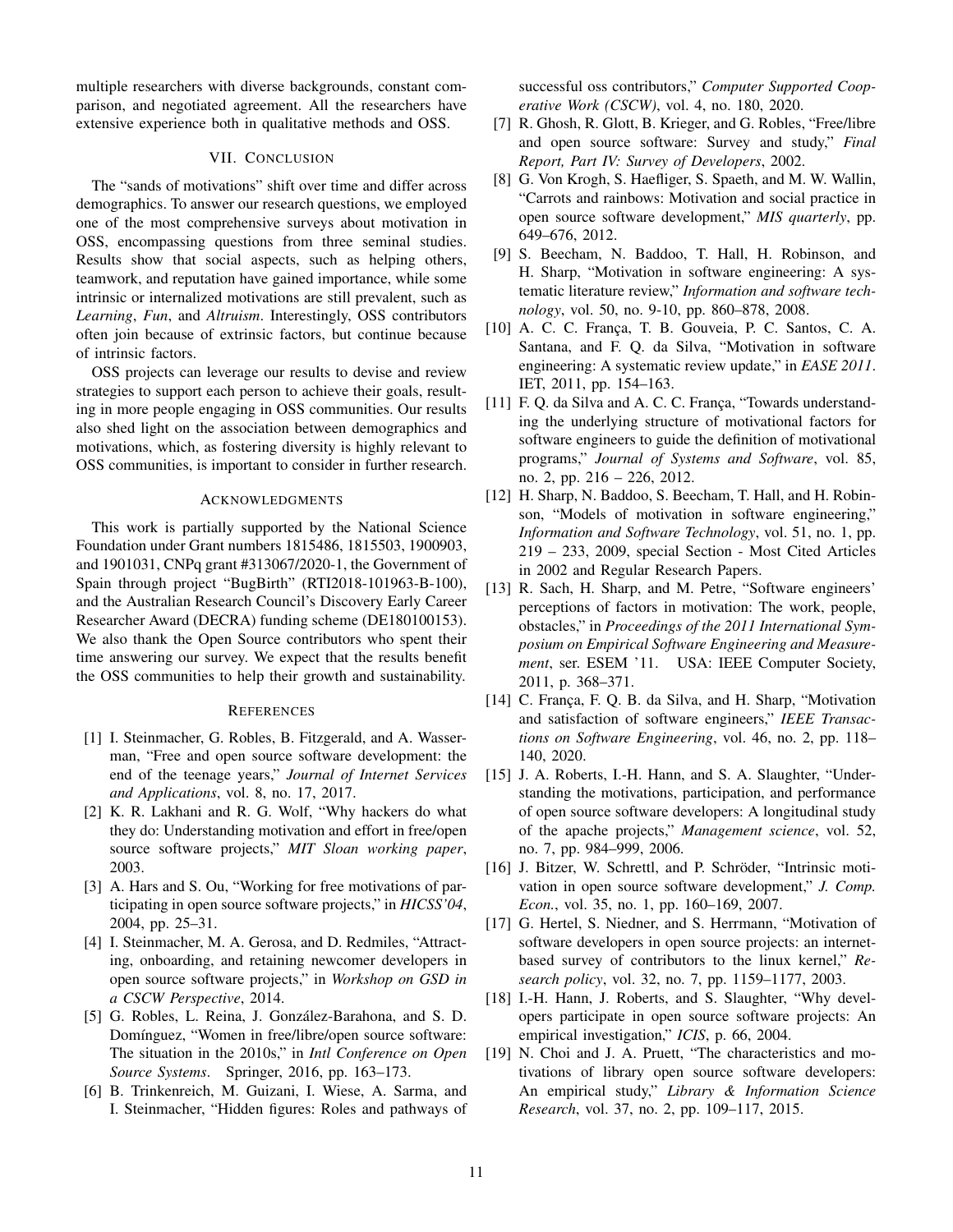- [20] S. Spaeth, G. von Krogh, and F. He, "Research note—perceived firm attributes and intrinsic motivation in sponsored open source software projects," *Information Systems Research*, vol. 26, no. 1, pp. 224–237, 2015.
- [21] A. Bosu, A. Iqbal, R. Shahriyar, and P. Chakraborty, "Understanding the motivations, challenges and needs of blockchain software developers: A survey," *Empirical Softw Eng*, vol. 24, no. 4, pp. 2636–2673, 2019.
- [22] C. Hannebauer and V. Gruhn, "On the relationship between newcomer motivations and contribution barriers in open source projects," in *OpenSym'17*, 2017, pp. 1–10.
- [23] A. Lee, J. C. Carver, and A. Bosu, "Understanding the impressions, motivations, and barriers of one time code contributors to floss projects: a survey," in *ICSE'17*, 2017, pp. 187–197.
- [24] I. Steinmacher, G. Pinto, I. Wiese, and M. Gerosa, "Almost there: A study on quasi-contributors in opensource software projects," in *ICSE'18*, 2018, pp. 256– 266.
- [25] J. O. Silva, I. Wiese, D. M. German, C. Treude, M. A. Gerosa, and I. Steinmacher, "Google summer of code: Student motivations and contributions," *Journal of Systems and Software*, vol. 162, p. 110487, 2020.
- [26] C.-G. Wu, J. H. Gerlach, and C. E. Young, "An empirical analysis of open source software developers' motivations and continuance intentions," *Information & Management*, vol. 44, no. 3, pp. 253–262, 2007.
- [27] W. Ke and P. Zhang, "The effects of extrinsic motivations and satisfaction in open source software development," *Journal of the Association for Information Systems*, vol. 11, no. 12, p. 5, 2010.
- [28] C.-G. Wu, J. H. Gerlach, and C. E. Young, "The influence of open source software volunteer developers' motivations and attitudes on intention to contribute," *International Journal of Open Source Software and Processes (IJOSSP)*, vol. 3, no. 4, pp. 24–48, 2011.
- [29] R. Meissonierm, I. Bourdon, S. Amabile, and S. Boudrandi, "Toward an enacted approach to understanding oss developer's motivations," *International Journal of Technology and Human Interaction (IJTHI)*, vol. 8, no. 1, pp. 38–54, 2012.
- [30] Z. Iskoujina and J. Roberts, "Knowledge sharing in open source software communities: motivations and management," *Journal of Knowledge Management*, 2015.
- [31] K. J. Stewart and S. Gosain, "The impact of ideology on effectiveness in open source software development teams," *Mis Quarterly*, pp. 291–314, 2006.
- [32] R. Ryan and E. Deci, "Self-determination theory and the facilitation of intrinsic motivation, social development, and well-being." *Am. Psychol.*, vol. 55, no. 1, p. 68, 2000.
- [33] B. S. Frey, "On the relationship between intrinsic and extrinsic work motivation," *International journal of industrial organization*, vol. 4, no. 15, pp. 427–439, 1997.
- [34] E. L. Deci and R. M. Ryan, "The support of autonomy and the control of behavior." *Journal of personality and social psychology*, vol. 53, no. 6, p. 1024, 1987.
- [35] S. Zhou, B. Vasilescu, and C. Kästner, "How has forking changed in the last 20 years? a study of hard forks on github," in *42nd ICSE*, 2020.
- [36] D. R. Garrison, M. Cleveland-Innes, M. Koole, and J. Kappelman, "Revisiting methodological issues in transcript analysis: Negotiated coding and reliability," *The Internet and Higher Ed*, vol. 9, no. 1, pp. 1–8, 2006.
- [37] T. Punter, M. Ciolkowski, B. Freimut, and I. John, "Conducting on-line surveys in software engineering," in *2003 Intel Symp on Emp Softw Eng*, 2003, pp. 80–88.
- [38] S. Baltes and S. Diehl, "Worse than spam: Issues in sampling software developers," in *ESEM'16*, 2016, p. 6.
- [39] L. Singer, F. Figueira Filho, and M.-A. Storey, "Software" engineering at the speed of light: how developers stay current using Twitter," in *36th ICSE*, 2014, pp. 211–221.
- [40] M.-A. Storey, C. Treude, A. van Deursen, and L.-T. Cheng, "The impact of social media on software engineering practices and tools," in *FSE/SDP workshop on Future of Softw Eng Research*, 2010, pp. 359–364.
- [41] M. Aniche, C. Treude, I. Steinmacher, I. Wiese, G. Pinto, M.-A. Storey, and M. A. Gerosa, "How modern news aggregators help development communities shape and share knowledge," in *ICSE'18*, 2018, pp. 499–510.
- [42] D. Spencer, *Card sorting: Designing usable categories*. Rosenfeld Media, 2009.
- [43] A. L. Strauss and J. M. Corbin, *Basics of qualitative research : techniques and procedures for developing grounded theory*. Thousand Oaks: Sage Pub, 1998.
- [44] J. O. Silva, I. Wiese, D. M. German, C. Treude, M. A. Gerosa, and I. Steinmacher, "A theory of the engagement in open source projects via summer of code programs," in *ACM ESEC/FSE*, 2020.
- [45] G. Pinto, F. Filho, I. Steinmacher, and M. Gerosa, "Training software engineers using open-source software: The professors' perspective," in *CSEET*, 2017, pp. 117–121.
- [46] F. Zlotnick, "Github open source survey 2017," http://opensourcesurvey.org/2017/, Jun. 2017.
- [47] G. Robles, L. Reina, A. Serebrenik, B. Vasilescu, and J. Gonzalez-Barahona, "Floss 2013: A survey dataset ´ about free software contributors: Challenges for curating, sharing, and combining," in *MSR'14*, 2014, p. 396–399.
- [48] M.-A. Storey, L. Singer, B. Cleary, F. Figueira Filho, and A. Zagalsky, "The (r) evolution of social media in software engineering," in *FOSE'12*, 2014, p. 100–116.
- [49] G. Robles, I. Steinmacher, P. Adams, and C. Treude, "Twenty years of open source software: From skepticism to mainstream," *IEEE Software*, vol. 36, no. 6, pp. 12–15, 2019.
- [50] E. L. Deci and R. M. Ryan, *Handbook of selfdetermination research*. Univ. Rochester Press, 2004.
- [51] B. Schmidt, P. Mussel, R. Osinsky, B. Rasch, S. Debener, and J. Hewig, "Work first then play: Prior task difficulty increases motivation-related brain responses in a risk game," *Biological psychology*, vol. 126, pp. 82–88, 2017.
- [52] W. Kool and M. Botvinick, *A labor/leisure tradeoff in cognitive control.* Educational Publishing Foundation,